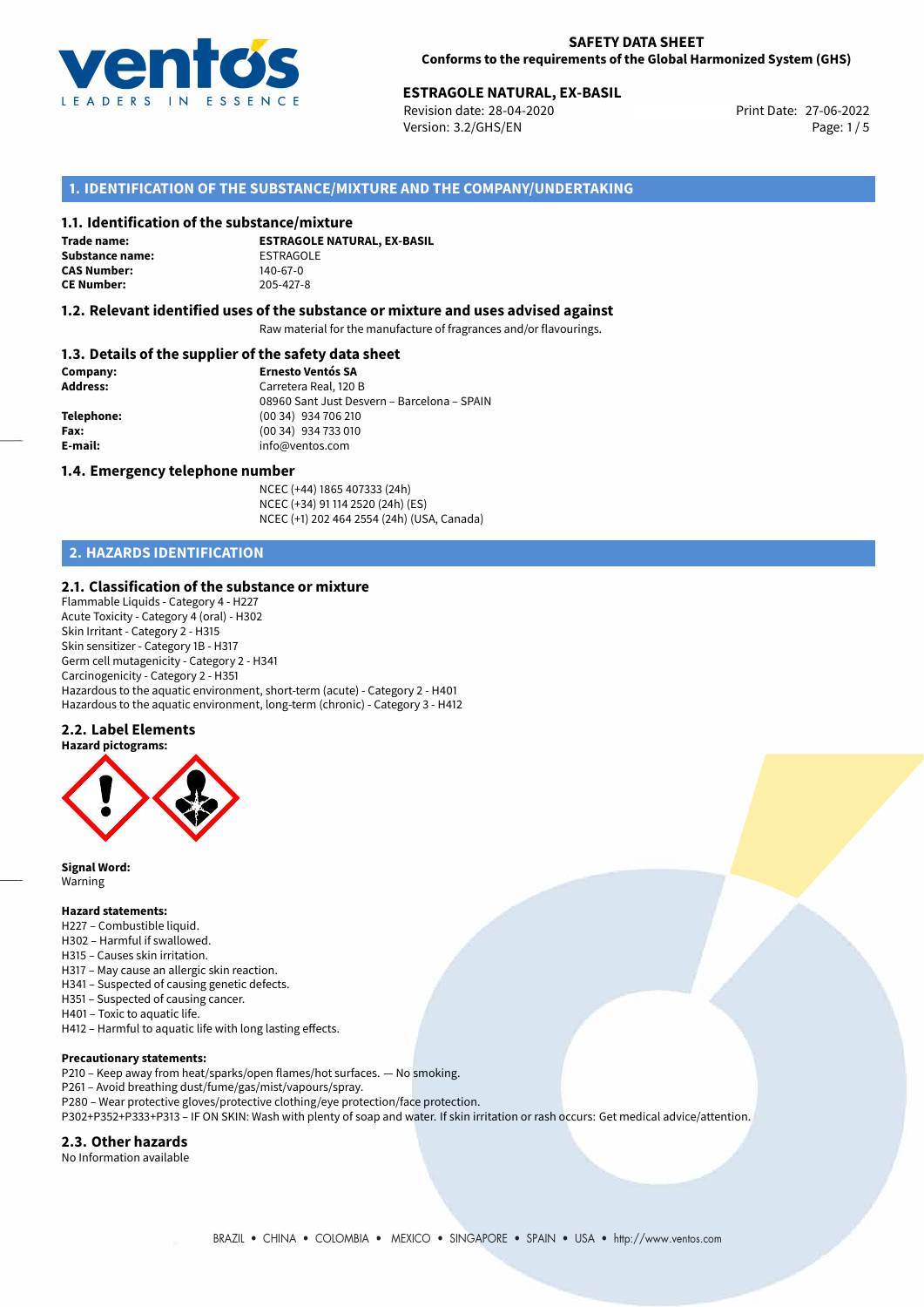

Revision date: 28-04-2020 Version: 3.2/GHS/EN Page: 2 / 5

# **3. COMPOSITION/INFORMATION ON INGREDIENTS**

## **3.1. Substances**

| Chemical name: | ESTRAGOLE |
|----------------|-----------|
| CAS number:    | 140-67-0  |
| EC number:     | 205-427-8 |

#### **Hazardous constituents:**

| <b>Chemical Name</b> | % (w/w)   | <b>CAS No</b><br><b>EC No</b> | <b>Classification according to GHS</b>                                                                                                                                                                                                                                                                                                                                                                                |
|----------------------|-----------|-------------------------------|-----------------------------------------------------------------------------------------------------------------------------------------------------------------------------------------------------------------------------------------------------------------------------------------------------------------------------------------------------------------------------------------------------------------------|
| ESTRAGOLE            | $\geq$ 50 | 140-67-0<br>205-427-8         | Flammable Liquids - Category 4 - H227<br>Acute Toxicity - Category 4 (oral) - H302<br>Skin Irritant - Category 2 - H315<br>Skin sensitizer - Category 1B - H317<br>Germ cell mutagenicity - Category 2 - H341<br>Carcinogenicity - Category 2 - H351<br>Hazardous to the aquatic environment, short-term (acute) - Category 2 - H401<br>Hazardous to the aquatic environment, long-term (chronic) - Category 3 - H412 |

[See the full text of the hazard statements in section 16.](#page-4-0)

# **3.2. Mixtures**

# Not applicable.

# **4. FIRST-AID MEASURES**

## **4.1. Description of necessary first aid measures**

| In case of contact with eyes, rinse immediately with plenty of water for at least 15 minutes and seek medical advice. |
|-----------------------------------------------------------------------------------------------------------------------|
|                                                                                                                       |
|                                                                                                                       |
|                                                                                                                       |
|                                                                                                                       |
|                                                                                                                       |
|                                                                                                                       |

# **4.2. Most important symptoms and effects, both acute and delayed**

#### No information available.

# **4.3. Indication of any immediate medical attention and special treatment needed**

No information available.

# **5. FIRE-FIGHTING MEASURES**

## **5.1. Extinguishing Media**

Water spray, carbon dioxide, dry chemical powder or appropriate foam. For safety reasons do not use full water jet.

## **5.2. Special hazards arising from the substance or mixture**

Known or Anticipated Hazardous Products of Combustion: Emits toxic fumes under fire conditions.

## **5.3. Advice for firefighters**

High temperatures can lead to high pressures inside closed containers. Avoid inhalation of vapors that are created. Use appropriate respiratory protection. Do not allow spillage of fire to be poured into drains or watercourses. Wear self-contained breathing apparatus and protective clothing.

# **6. ACCIDENTAL RELEASE MEASURES**

## **6.1. Personal precautions, protective equipment and emergency procedures**

Evacuate surronding areas. Ensure adequate ventilation. Keep unnecessary and unprotected personnel from entering. Do not breathe vapor/spray. Avoid contact with skin and eyes. Information regarding personal protective measures: see section 8.

## **6.2. Environmental precautions**

To avoid possible contamination of the environment, do not discharge into any drains, surface waters or groundwaters.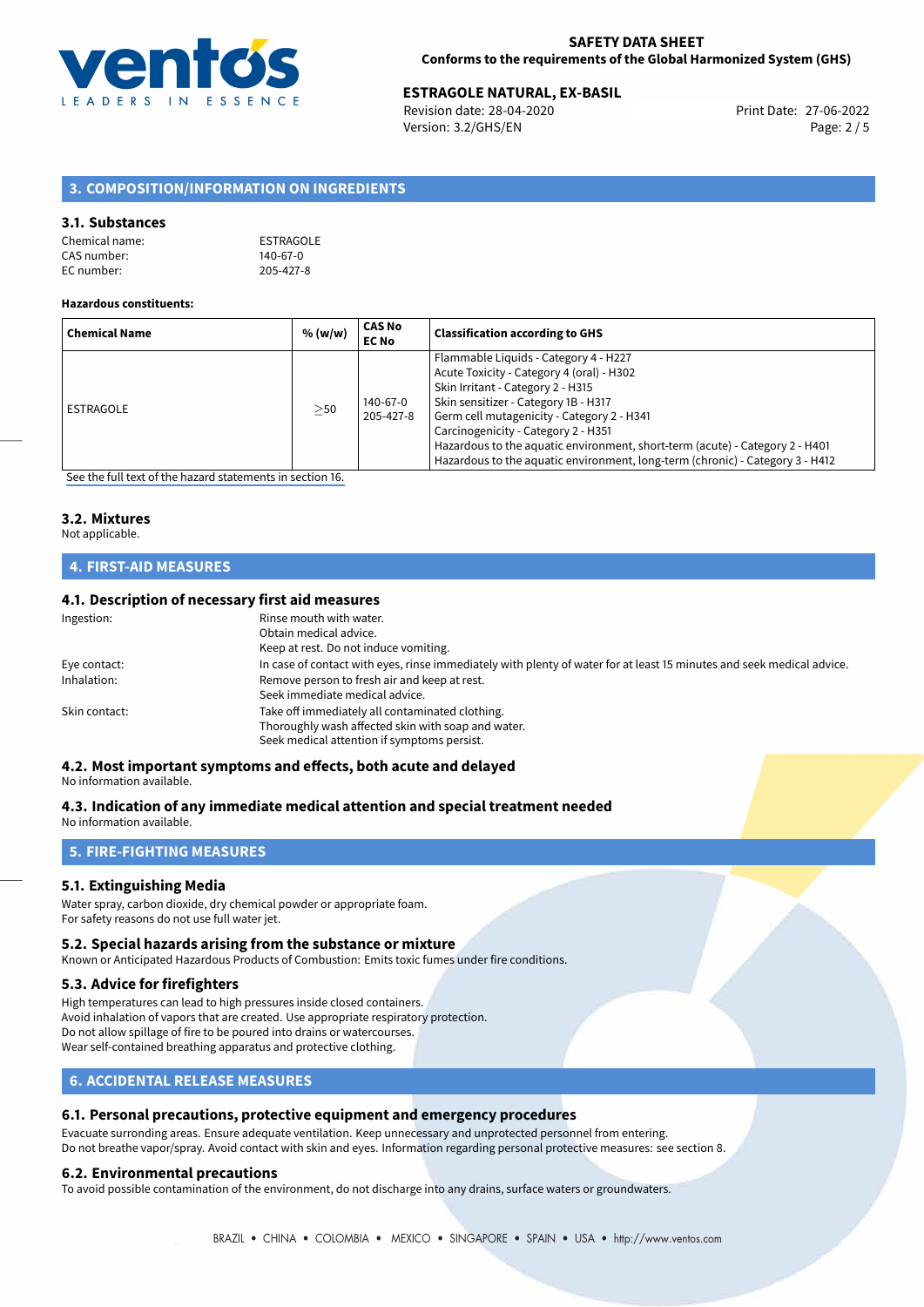

Revision date: 28-04-2020 Version: 3.2/GHS/EN Page: 3 / 5

# **6.3. Methods and materials for containment and cleaning up**

Cover with an inert, inorganic, non-combustible absorbent material (e.g. dry-lime, sand, soda ash). Place in covered containers using non-sparking tools and transport outdoors. Avoid open flames or sources of ignition (e.g. pilot lights on gas hot water heater). Ventilate area and wash spill site after material pickup is complete.

#### **6.4. Reference to other sections**

Information regarding exposure controls, personal protection and disposal considerations can be found in sections 8 and 13.

#### **7. HANDLING AND STORAGE**

#### **7.1. Precautions for safe handling**

Do not store or handle this material near food or drinking water. Do not smoke. Avoid contact with the eyes, skin and clothing. Wear protective clothing and use glasses. Observe the rules of safety and hygiene at work. Keep in the original container or an alternative made from a compatible material.

## **7.2. Conditions for safe storage, including any incompatibilities**

Store in tightly closed and preferably full containers in a cool, dry and ventilated area, protected from light. Keep away from sources of ignition (e.g. hot surfaces, sparks, flame and static discharges). Keep away from incompatible materials (see section 10).

#### **7.3. Specific end use(s)**

No information available.

## **8. EXPOSURE CONTROLS AND PERSONAL PROTECTION**

#### **8.1. Control parameters**

Components with occupational exposure limits: None known.

#### **8.2. Exposure controls**

Measures should be taken to prevent materials from being splashed into the body. Provide adequate ventilation, according to the conditions of use. Use a mechanical exhaust if required.

#### **8.3. Individual protection measures, such as personal protective equipment**

| Eye/Face protection:             | Chemical safety goggles are recommended. Wash contaminated goggles before reuse.                                                            |
|----------------------------------|---------------------------------------------------------------------------------------------------------------------------------------------|
| Hand Protection:                 | Chemical-resistant gloves are recommended. Wash contaminated gloves before reuse.                                                           |
| Body protection:                 | Personal protective equipment for the body should be selected based on the task being performed and the risks<br>involved.                  |
| Respiratory Protection:          | In case of insufficient ventilation, use suitable respiratory equipment.                                                                    |
| Environmental exposure controls: | Emissions from ventilation or process equipment should be checked to ensure they comply with environmental<br>protection legislation.       |
|                                  | In some cases, filters or engineering modifications to the process equipment will be necessary to reduce emissions to<br>acceptable levels. |

## **9. PHYSICAL AND CHEMICAL PROPERTIES**

#### **9.1. Information on basic physical and chemical properties**

| Appearance:                         | Liquid                      |
|-------------------------------------|-----------------------------|
| Colour:                             | Conforms to standard        |
| Odour:                              | Conforms to standard        |
| Odour theshold:                     | Not determined              |
| pH:                                 | Not determined              |
| Melting point/freezing point:       | Not determined              |
| Boling point/boiling range $(°C)$ : | 216                         |
| Flash point:                        | $81^{\circ}$ C              |
| Evaporation rate:                   | Not determined              |
| Flammability:                       | Not determined              |
| Lower flammability/Explosive limit: | Not determined              |
| Upper flammability/Explosive limit: | Not determined              |
| Vapour pressure:                    | Not determined              |
| Vapour Density:                     | Not determined              |
| Density:                            | $0,96 - 0,973$ g/mL (20°C)  |
| Relative density:                   | $0,96 - 0,973(20^{\circ}C)$ |
| Water solubility:                   | <b>INSOLUBLE IN WATER</b>   |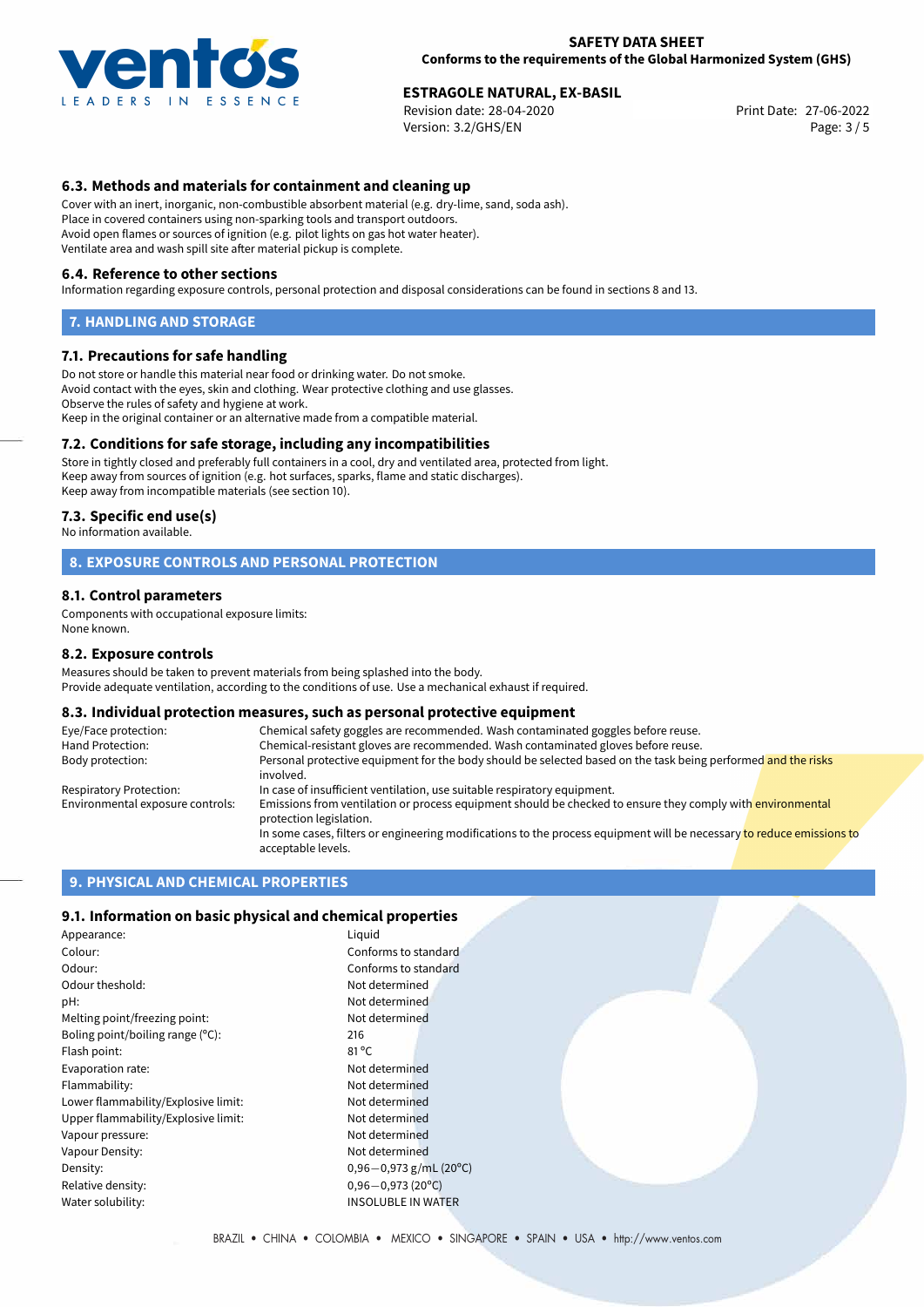

Revision date: 28-04-2020 Version: 3.2/GHS/EN Page: 4 / 5

- Solubility in other solvents: SOLUBLE IN ETHANOL Partition coefficient n-octanol/water: Not determined Auto-ignition temperature: Not determined Decomposition temperature: Not determined Viscosity, dynamic: Not determined Viscosity, kinematic: Not determined Explosive properties: Not determined Oxidising properties: Not determined
	-

# **10. STABILITY AND REACTIVITY**

## **10.1. Reactivity**

No hazardous reactions if stored and handled as prescribed/indicated.

#### **10.2. Chemical stability**

The product is stable if stored and handled as prescribed/indicated.

#### **10.3. Possibility of hazardous reactions**

No hazardous reactions if stored and handled as prescribed/indicated.

#### **10.4. Conditions to Avoid**

Conditions to Avoid: Excessive heat, flame or other ignition sources.

#### **10.5. Incompatible materials**

Avoid contact with strong acids and bases and oxidizing agents.

#### **10.6. Hazardous decomposition products**

During combustion may form carbon monoxide and unidentified organic compounds.

# **11. TOXICOLOGICAL INFORMATION**

| <b>Acute toxicity</b>             | Harmful if swallowed.                                                     |  |
|-----------------------------------|---------------------------------------------------------------------------|--|
| Skin corrosion/irritation         | Causes skin irritation.                                                   |  |
| Serious eye damage/irritation     | Based on the data available, the criteria for classification are not met. |  |
| Respiratory or skin sensitisation | May cause an allergic skin reaction.                                      |  |
| <b>Germ cell mutagenicity</b>     | Suspected of causing genetic defects.                                     |  |
| Carcinogenicity                   | Suspected of causing cancer.                                              |  |
| <b>Reproductive toxicity</b>      | Based on the data available, the criteria for classification are not met. |  |
| <b>STOT-single exposure</b>       | Based on the data available, the criteria for classification are not met. |  |
| <b>STOT-repeated exposure</b>     | Based on the data available, the criteria for classification are not met. |  |
| <b>Aspiration hazard</b>          | Based on the data available, the criteria for classification are not met. |  |

# **12. ECOLOGICAL INFORMATION**

## **12.1. Toxicity**

**Assessment:**

Toxic to aquatic life. Harmful to aquatic life with long lasting effects. **Experimental/calculated data:** No information available.

# **12.2. Degradability**

No information available.

# **12.3. Bioaccumulative potential**

No information available.

# **12.4. Soil mobility**

No information available.

# **12.5. Other adverse effects**

See also sections 6, 7, 13 and 15 Do not allow to get into waste water or waterways.